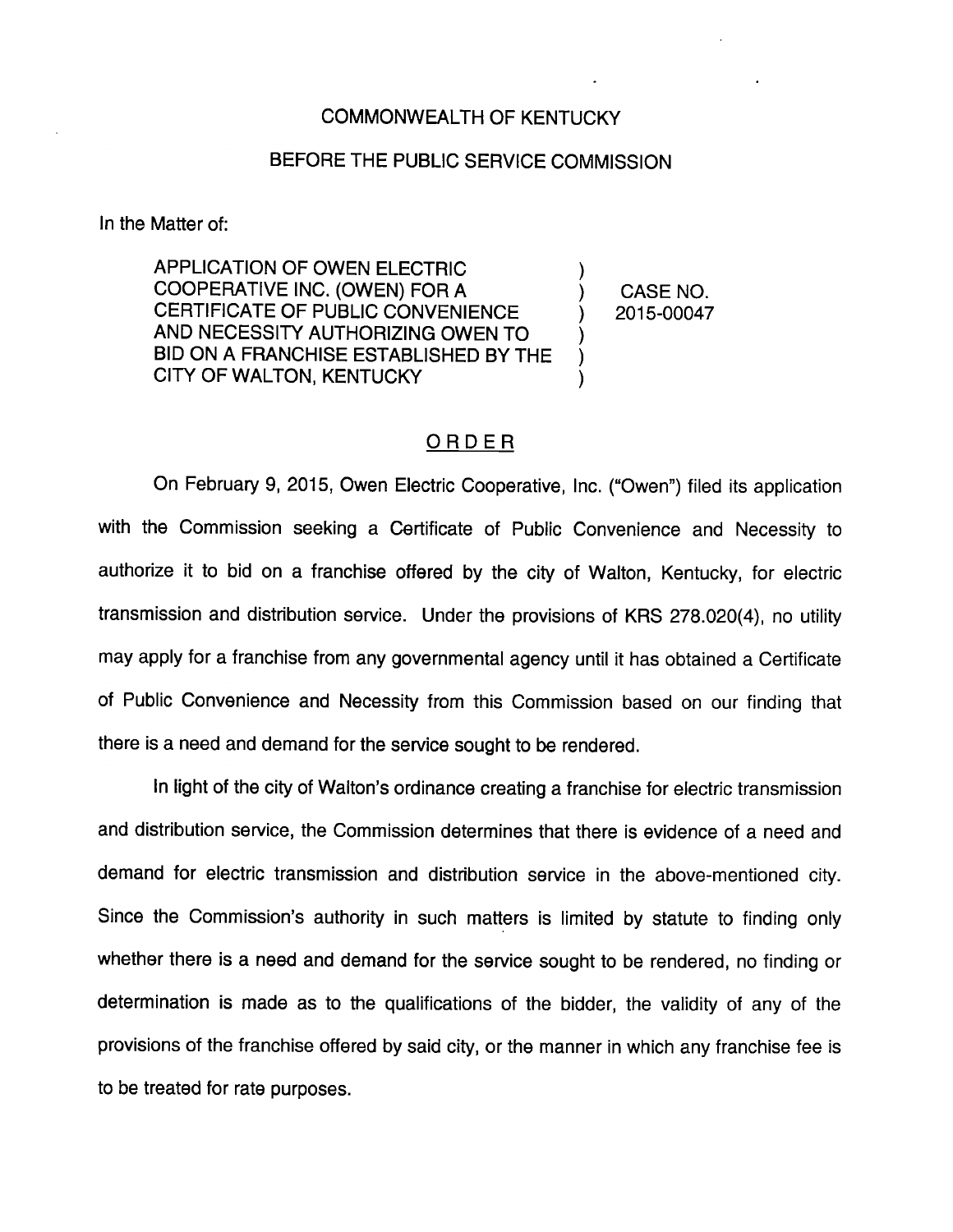## IT IS THEREFORE ORDERED that:

1. Owen is granted a Certificate of Public Convenience and Necessity that authorizes it to bid on a franchise offered by the city of Walton, Kentucky, for electric transmission and distribution service.

2. If Owen is not the successful bidder, Owen shall, within ten days of the award of the franchise at issue, file with the Commission a written notice stating that Owen was not the successful bidder.

3. If Owen is the successful bidder, Owen shall, within ten days of the award of the franchise at issue, file with the Commission a copy of the executed franchise agreement and a statement disclosing the amount of the initial franchise fee.

4. If Owen is the successful bidder, Owen shall, within ten days of an increase or decrease in the amount of the initial franchise fee set forth in the franchise agreement, file with the Commission documentation setting forth the revised fee.

5. Any documents filed pursuant to ordering paragraphs 2, 3, or 4 of this Order shall reference the number of this case and shall be electronically submitted via the Commission's electronic Tariff Filing System.

6. This Order shall not be construed as granting a Certificate of Public Convenience and Necessity to construct utility facilities in said city.

By the Commission

**ENTERED** FEB 11 2015 KENTUCKY PUBLIC **ICE COMMISSION** 

ATTEST: **Executive** 

Case No. 2015-00047